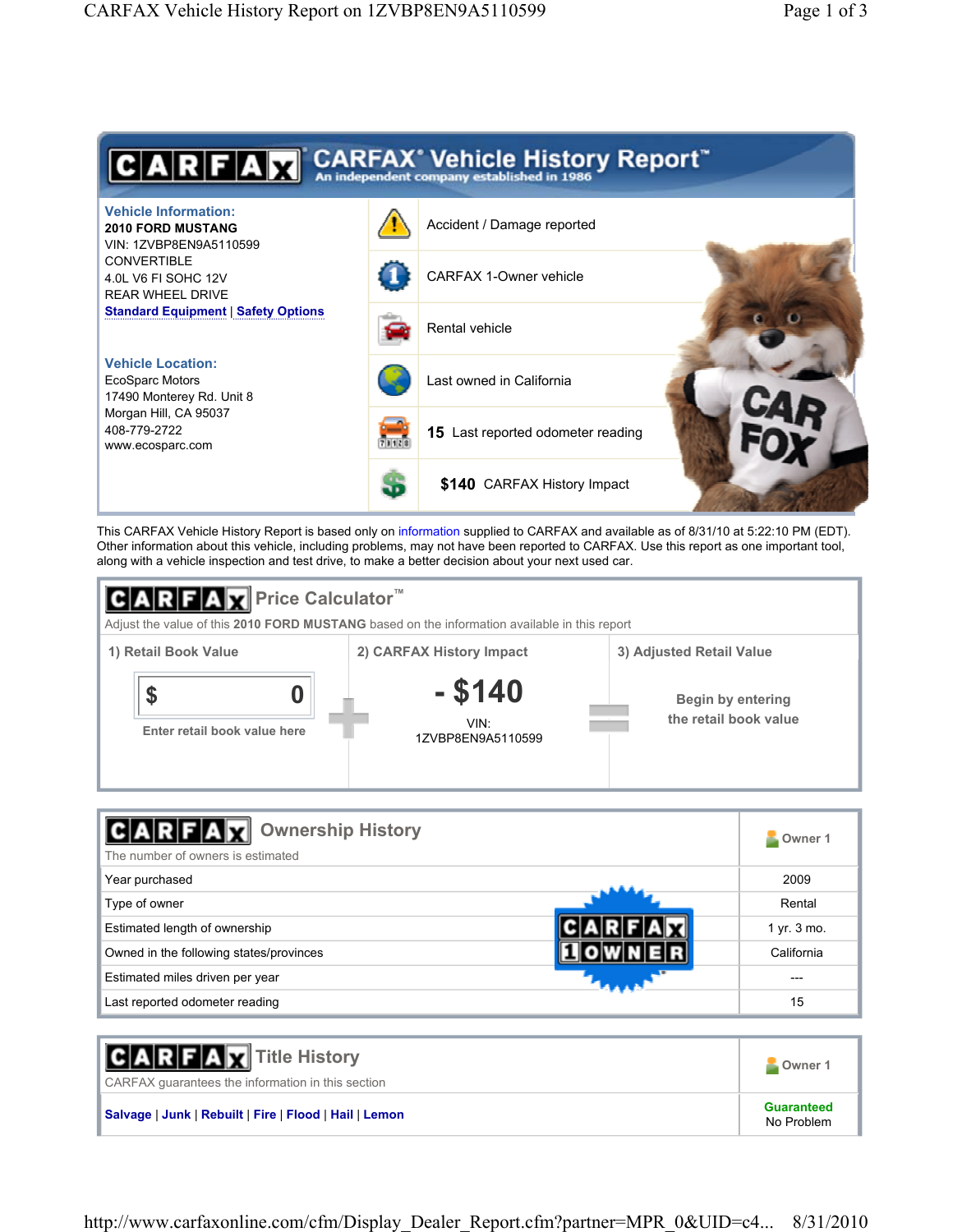| <b>Not Actual Mileage   Exceeds Mechanical Limits</b>                                                                                                                                                                                                                                   |            |  |  |  |
|-----------------------------------------------------------------------------------------------------------------------------------------------------------------------------------------------------------------------------------------------------------------------------------------|------------|--|--|--|
| <b>GUARANTEED</b> - None of these major title problems were reported by a state Department of Motor Vehicles<br>(DMV). If you find that any of these title problems were reported by a DMV and not included in this report,<br>CARFAX will buy this vehicle back. Register   View Terms |            |  |  |  |
|                                                                                                                                                                                                                                                                                         |            |  |  |  |
| <b>CARFAX</b> Additional History                                                                                                                                                                                                                                                        | Owner 1    |  |  |  |
| Not all accidents / issues are reported to CARFAX                                                                                                                                                                                                                                       |            |  |  |  |
| <b>Total Loss</b>                                                                                                                                                                                                                                                                       | No Issues  |  |  |  |
| No total loss reported to CARFAX.                                                                                                                                                                                                                                                       | Reported   |  |  |  |
| <b>Structural / Frame Damage</b>                                                                                                                                                                                                                                                        | No Issues  |  |  |  |
| No structural / frame damage reported to CARFAX.                                                                                                                                                                                                                                        | Reported   |  |  |  |
| <b>Airbag Deployment</b>                                                                                                                                                                                                                                                                | No Issues  |  |  |  |
| No airbag deployment reported to CARFAX.                                                                                                                                                                                                                                                | Reported   |  |  |  |
| <b>Odometer Rollback</b>                                                                                                                                                                                                                                                                | No Issues  |  |  |  |
| No indication of an odometer rollback                                                                                                                                                                                                                                                   | Indicated  |  |  |  |
| <b>Accident / Damage</b>                                                                                                                                                                                                                                                                | Accident   |  |  |  |
| Accident reported on 07/31/2009.                                                                                                                                                                                                                                                        | Reported   |  |  |  |
| <b>Manufacturer Recall</b>                                                                                                                                                                                                                                                              | No Recalls |  |  |  |
| A current list of recalls is available at Ford Motor Company.                                                                                                                                                                                                                           | Reported   |  |  |  |

| $C$ $A$ $R$ $F$ $A$ $R$                                                    |                                                                                             | <b>Detailed History</b> |          |                             |                                |                                                                                                             | Glossary                                                                                                            |
|----------------------------------------------------------------------------|---------------------------------------------------------------------------------------------|-------------------------|----------|-----------------------------|--------------------------------|-------------------------------------------------------------------------------------------------------------|---------------------------------------------------------------------------------------------------------------------|
| Owner 1                                                                    |                                                                                             | Date:                   | Mileage: | Source:                     |                                | <b>Comments:</b>                                                                                            |                                                                                                                     |
| Purchased:<br>Type:<br>Where:<br>Est. miles/year:<br>Est. length<br>owned: | 2009<br>Rental<br>California<br>$\cdots$<br>$5/11/09$ -<br>present<br>$(1 \, yr. 3 \, mo.)$ | 05/11/2009              | 15       | California<br>Dept.         | Motor Vehicle<br>San Diego, CA | Title issued or updated<br>First owner reported<br>Registered as<br>rental vehicle<br>Loan or lien reported | Avoid financial<br>headaches. Make sure<br>the loan has been paid<br>off if you're buying from<br>a private seller. |
|                                                                            |                                                                                             | 07/31/2009              |          | California<br>Damage Report |                                | Accident reported<br>Involving front or rear impact<br>with another motor vehicle<br>Involving front impact |                                                                                                                     |
|                                                                            |                                                                                             |                         |          |                             |                                | when you go to test drive this 2010 Ford Mustang.                                                           | I'm here to help! Print and bring my SmartBuyer Checklist                                                           |

Have Questions? Consumers, please visit our Help Center at www.carfax.com. Dealers or Subscribers, please visit our Help Center at www.carfaxonline.com.